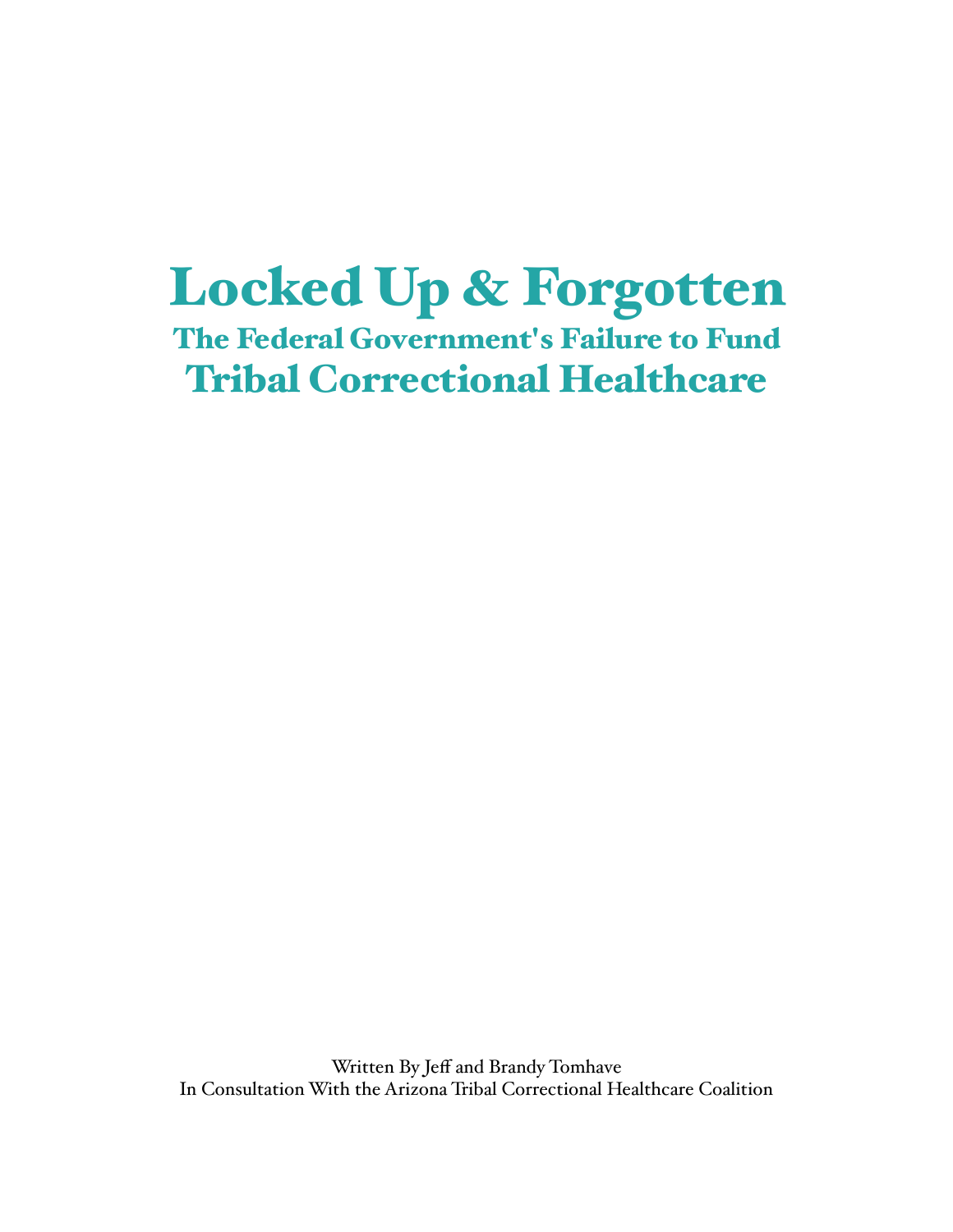#### June 2016

# Arizona Tribal Correctional Healthcare Coalition

In October 2015, the Tuba City Regional Health Care Corporation began to reach out to the tribes and tribal organizations in Arizona, where tribes operate five of the seven correctional facilities previously operated by the Bureau of Indian Affairs. These tribes bear the costs of healthcare for their inmates for which there are no delegated resources. To address this issue, these tribes created the Arizona Tribal Correctional Healthcare Coalition, an ad hoc organization comprised of tribal hospital administration and medical staff, tribal correctional administration and staff, state government representatives, intertribal staff, and federal partners.

Below are members of the Coalition who have contributed to this paper.

Lynette Bonar, RN, MBA, BSN Chief Executive Officer Tuba City Regional Health Care Corporation

Eric C. Kutscher, PharmD, BCPP, FASHP Vice President, Clinical Operations (Interim) San Carlos Apache Healthcare Corporation

Alida Montiel Health Systems Director Inter Tribal Council of Arizona

Myron Moses Executive Director San Carlos Adult/Juvenile Rehabilitation & Detention Center

Kim Russell Executive Director Arizona Advisory Council on Indian Health Care

Bridget Swanberg-Austin, DDS Chief Dental Officer San Carlos Apache Healthcare Corporation

Thea W. Wilshire, PhD, LISAC Clinical Director San Carlos Apache Wellness Center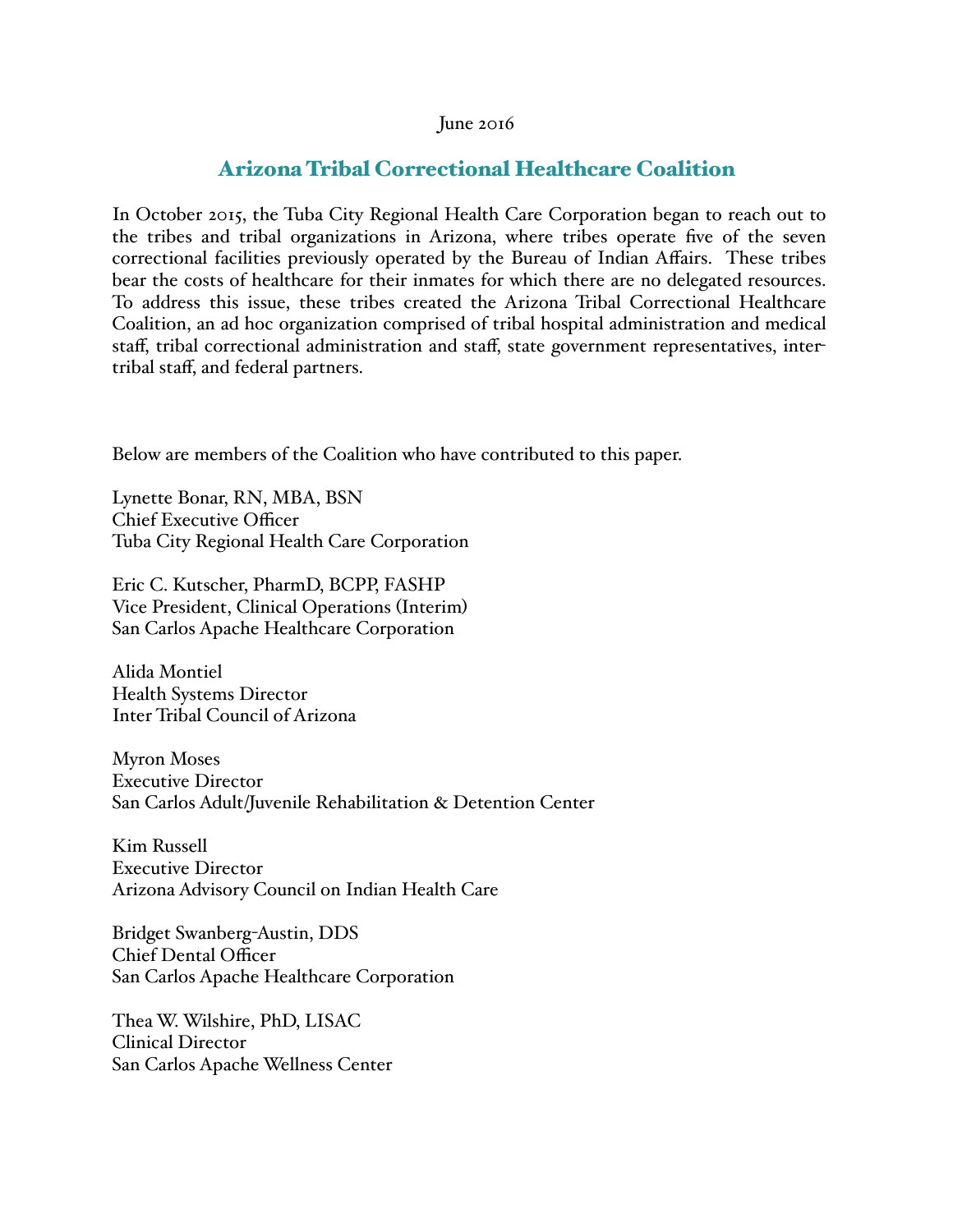# Table of Contents

| Part I                                                                   |                         |  |
|--------------------------------------------------------------------------|-------------------------|--|
| <b>Tribal Correctional Healthcare Overview</b>                           | I.                      |  |
| What Is The Problem?                                                     |                         |  |
| <b>Federal Trust Responsibility</b>                                      | Ι.                      |  |
| <b>Federal Trust Land</b>                                                | $\mathbf{2}$            |  |
| 638 Agreements                                                           | 2                       |  |
| Who Does This Problem Harm?                                              | $\mathfrak{Z}$          |  |
| Flynn v. Doyle                                                           | $\mathfrak{Z}$          |  |
| What Is The Solution                                                     | $\overline{\mathbf{3}}$ |  |
| Part <sub>2</sub>                                                        |                         |  |
| <b>Inside Tribal Corrections</b>                                         | 4                       |  |
| What Is The Federal Government's Role?                                   | $\overline{4}$          |  |
| Jails v. Hospitals                                                       | $\overline{4}$          |  |
| Why Is Tribal Correctional Healthcare An Emergent Issue Today?           | 5                       |  |
| Part 3                                                                   |                         |  |
| <b>Inside Tribal Healthcare</b>                                          | 6                       |  |
| What Is The Federal Government's Role                                    | 6                       |  |
| One Child In Lock-Up                                                     | 6                       |  |
| Why Can't Medicaid Help Pay For Tribal Correctional Healthcare           | 7                       |  |
| <b>Transport Costs</b>                                                   | 7                       |  |
| Why Is Medicaid Now An Emergent Issue In Tribal Correctional Healthcare? | 8                       |  |
| Part 4                                                                   |                         |  |
| <b>Inside Tribal Inmates</b>                                             | 9                       |  |
| Why Are They Sick?                                                       | 9                       |  |
| <b>Substance Use Treatment</b>                                           | 9                       |  |
| The Unique Challenge of the Elderly Inmate                               | 9                       |  |
| A Tribal Emergency Department Nurse's View of Tribal Correctional Health | ΙO                      |  |
| Why Are They Expensive To Treat?                                         | и                       |  |
| Why Do Some Inmates Pose A Risk To Community Health?                     | и                       |  |
| <b>Tuberculosis Outbreak</b>                                             | 12                      |  |
| Part 5                                                                   |                         |  |
| <b>Conclusion</b>                                                        | 13                      |  |
| Federal Tribal Correctional Health Care Policy is Neglect.               | 13                      |  |
| Federal Policy Creates Local Practices that                              |                         |  |
| Endanger Inmates, Staff, and Community.                                  | 13                      |  |

Federal Agencies and Congress Should Authorize and Fund Healthcare for Tribal Inmates Before Somebody Dies and Somebody Sues. 14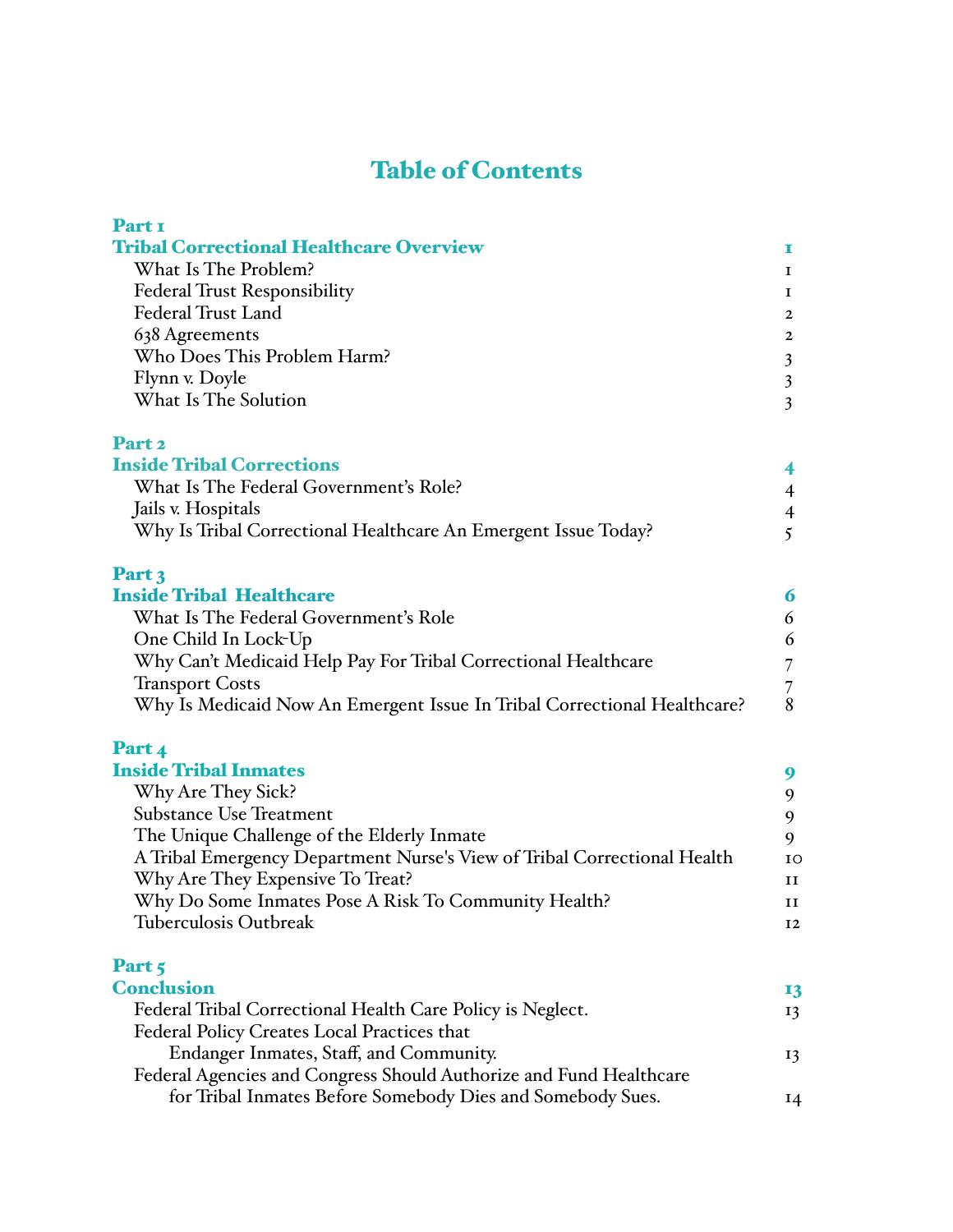#### PART I TRIBAL CORRECTIONAL HEALTHCARE OVERVIEW

#### What Is The Problem?

#### Federal Trust **Responsibility**

The federal trust responsibility is a legal obligation set out under case law, statute, and treaty under which the United States, "has charged itself with moral obligations of the highest responsibility and trust. Its conduct, as disclosed in the acts of those who represent it in dealing with the Indians, should therefore be judged by the most exacting fiduciary standards."\* This trust doctrine was first codified in the Snyder Act of 1921, "for the benefit, care, and assistance of the Indians ,,, for the following purposes: education, health, property, [and] the administration of Indian affairs."\*\* The trust doctrine is a legally enforceable fiduciary obligation on the part of the United States to protect tribal treaty rights, lands, assets, and resources, as well as a duty to carry out the mandates of federal law with respect to American Indians and Alaska Natives.

The problem is that the federal government does not fund healthcare in tribal jails, despite its trust responsibility to do so. State and local jurisdictions are able to pay for inmate healthcare by leveeing property taxes. Tribes do not have this same ability because federal law prohibits tribes from imposing property taxes on the federal trust land that comprises Indian reservations. It is therefore the responsibility of the federal government to provide healthcare and public safety to American Indian and Alaska Native (AI/AN) communities.

The federal government pays for the healthcare provided at Federal Bureau of Prisons (FBOP) facilities because they are federal facilities. Despite its trust responsibility to do so, the federal government does not provide healthcare at Bureau of Indian Affairs (BIA) tribal jails which are also federal facilities. However, federal funds are used to construct tribal jails to incarcerate federal trustees on federal trust lands pursuant to federal correctional guidelines.

The federal government's failure to provide healthcare to individuals incarcerated in tribal jails is unconstitutional because the U.S. Supreme Court has determined that systemic failure to provide healthcare to inmates violates their Eighth Amendment protection against cruel and unusual punishment.1

The absence of medical staff in tribal jails means that correctional officers must transfer inmates to their local Indian Health Service (IHS) or tribal 638 healthcare provider for all medical services (i.e. emergency, primary, dental, mental and behavioral health).

<sup>\*</sup> Seminole Nation v. United States, 316 U.S. 286, 296-97 (1941).

 $\text{F}$  Estelle, et. v. Gamble, 429 U.S. 97 (1976), Brown, et al v. Plata 131 A.Ct. 1910 (2011).

 $*$  Public Law 67-85.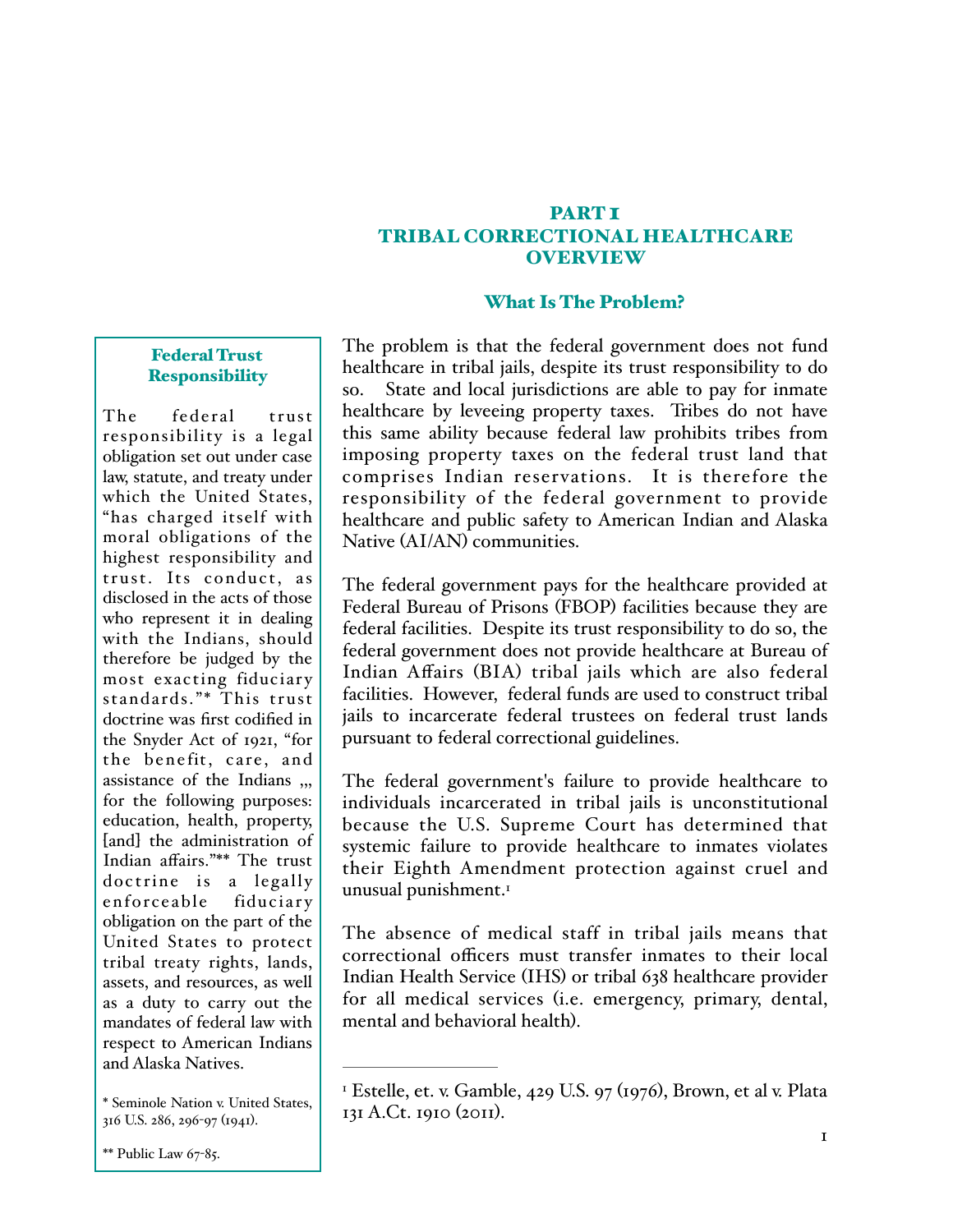#### Federal Trust Land

A federal Indian reservation is an area of land reserved for a tribe or tribes under treaty or other agreement with the United States, executive order, or federal statute or administrative action as permanent tribal homelands, and where the federal government holds title to the land in trust by the United States government on behalf of the tribe. There are approximately 326 federal Indian reservations (i.e., reservations, pueblos, rancherias, missions, villages, communities, etc.).

#### 638 Agreements

Under the Indian Self-Determination and Education Assistance Act of 1975 and its amendments, Indian tribes and tribal organizations may enter into agreements with the federal go ver nment to mana ge programs that impact their members, resources and governments. These agreements are referred to as either "638 contracts" or "self-governance compacts."

These agreements are referred to as "638 compacts and contracts" because they were first authorized under Public Law 93-638.

Neither IHS nor tribal healthcare providers receive payment for outpatient services they provide to inmates because IHS does not have a correctional healthcare budget and Medicaid excludes inmate healthcare from such reimbursement. Tribal jails similarly receive no funding to pay their significant costs of transporting inmates to tribal hospitals and maintaining custody until such inmates are returned to jail.

This federal government failure to budget and pay for tribal correctional healthcare exacerbates the already challenging problem of AI/AN health disparities. AI/AN's experience lower health status and higher mortality rates than all other Americans due to inadequate education, disproportionate poverty and discriminatory delivery of health services.<sup>2</sup> Ironically, these same factors can lead to criminal activity.

Access to healthcare is the prerequisite for an inmate's successful return to their community. Until the federal government funds healthcare in tribal jails, reducing recidivism in Indian Country is unlikely. The U.S. Department of Justice's (DOJ) inter-agency ReEntry Initiative will effectively exclude Indian Country unless and until the federal government funds tribal correctional healthcare.

DOJ's ReEntry Initiative is premised upon five principles, including that each inmate should be provided education, employment training life skills, substance abuse, mental health, and other programs that target their criminogenic needs and maximize their likelihood of success upon release. Criminogenic needs are "characteristics, traits, problems or issues of an individual that directly relate to the individual's likelihood to commit another crime, such as low levels of educational and employment performance, or substance abuse."3

Disparities, Indian Health Service Factsheet. https:// <sup>2</sup> www.ihs.gov/newsroom/index.cfm/factsheets/disparities/

<sup>&</sup>lt;sup>3</sup> Roadmap to ReEntry, https://www.justice.gov/reentry/ roadmap-reentry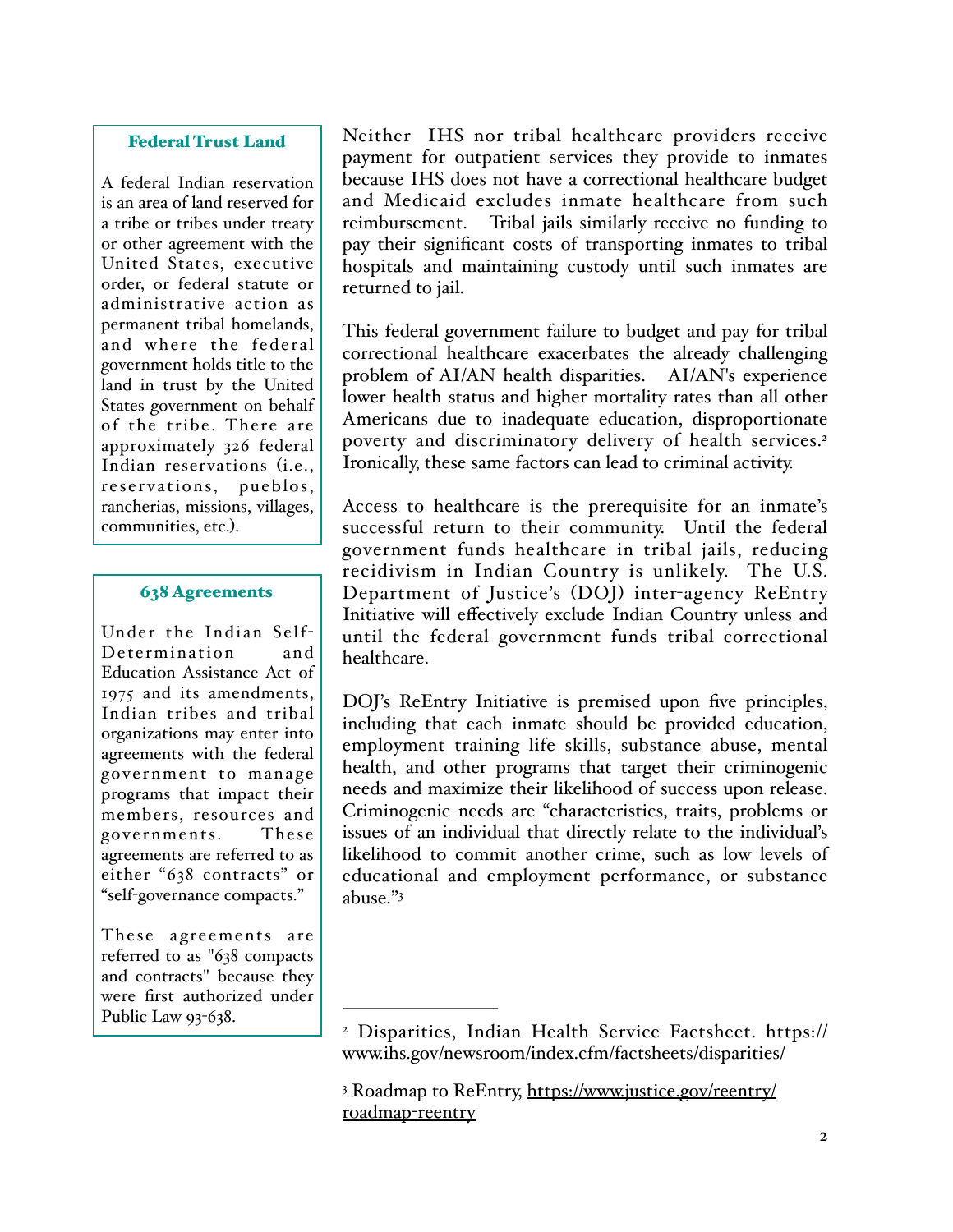#### Who Does This Problem Harm?

The absence of healthcare inside tribal jails jeopardizes inmates and staff alike, in addition to their friends and families back home. Infectious diseases, such as tuberculosis and Hepatitis C, can quickly spread from inmates to staff to the rest of their tribal community. Sexually transmitted diseases (STDs), such as HIV/AIDS, syphilis and chlamydia, are disproportionately prevalent among inmates in general, but are particularly concerning in tribal jails were STDs are not screened.4

#### Flynn v. Doyle

In 2009, inmates of the Taycheedah Correctional Institution in Fond du Lac, Wisconsin won a class action lawsuit against the state because the state did not require medical personnel administer medications to prisoners, which resulted "in patients routinely receiving wrong medications, medications that should ha ve been discontinued, wrong dosages of medications, and medications that cause adverse interactions with other medications." Instead the state permitted correctional officers without medical training to do so. The court ordered that Wisconsin begin using licensed practical nurses or medical personnel with equivalent training to distribute and administer prescriptions.

Flynn v. Doyle, 630 F. Supp 2d 987 (D. Wis. 2009) 989.

The absence of healthcare inside tribal jails jeopardizes correctional officers and their facilities. Tribal correctional officers must dispense inmate medication because there are no medical staff in tribal jails to do so. As a result, BIA and tribal jails are potentially one dosage away from incurring liability for an inmate's death.

#### What Is The Solution?

The solution to providing tribal correctional healthcare is surprisingly simple:

- 1. BIA should partner with the U.S. Public Health Service through a Memorandum of Agreement to get Commission Corps Officers assigned to tribal jails just as they are already assigned to FBOP facilities;
- 2. BIA should include a correctional healthcare line item in its annual budget to fund Commission Corps Officers in tribal jails; and Congress should appropriate funds for Commission Corps Officers to be assigned to tribal jails; and
- 3. Congress should amend Medicaid to allow reimbursement for outpatient services that IHS and 638 tribal healthcare facilities provide to individuals who are enrolled members of federally recognized Indian tribes and are incarcerated in tribal jails.

Study Reveals High Rates of Sexually Transmitted Diseases 4 at Maricopa County, Arizona Jails, Prison Legal News, July 15, 2012. https://www.prisonlegalnews.org/news/2012/jul/15/studyreveals-high-rates-of-sexually-transmitted-diseases-atmaricopa-county-arizona-jails/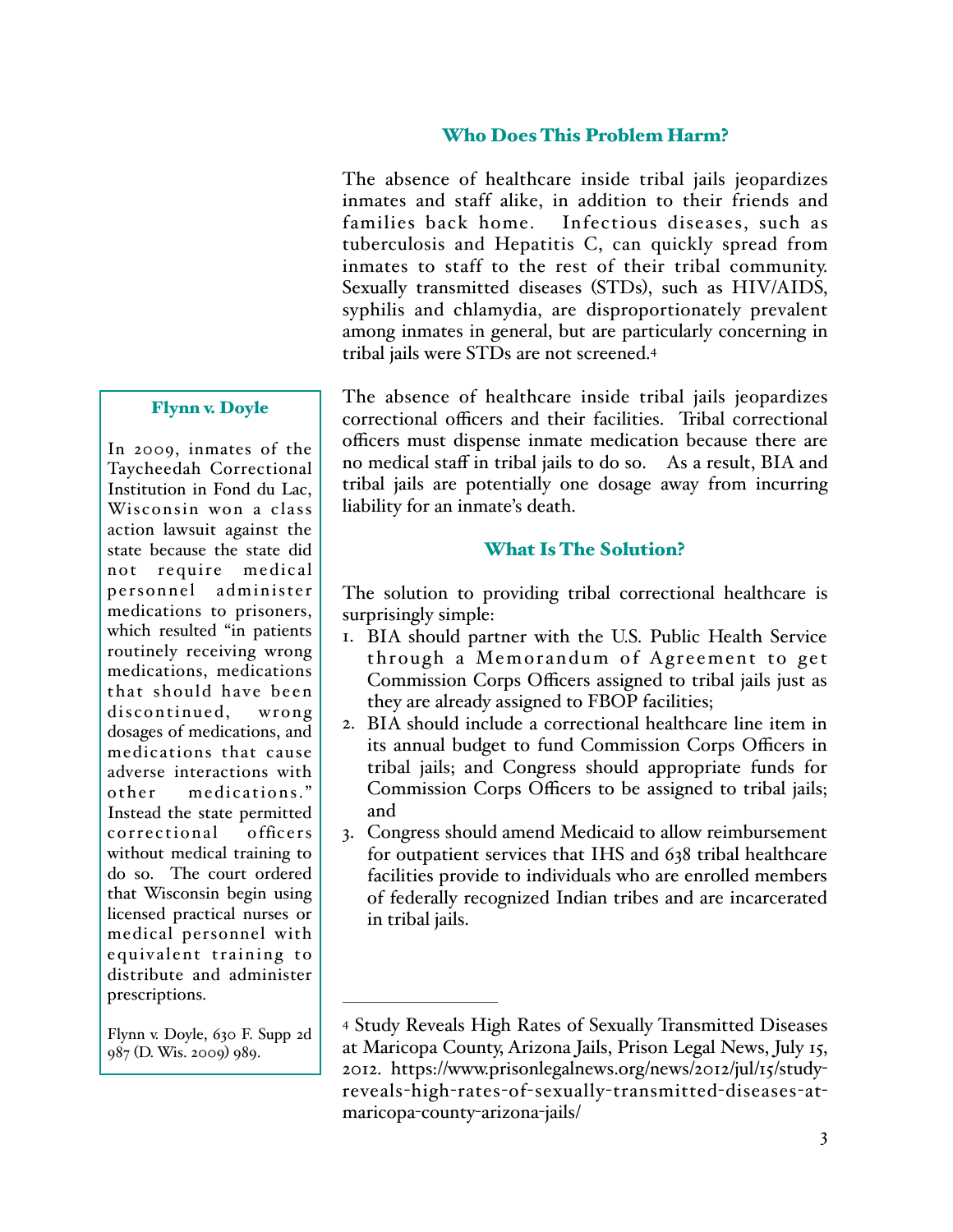# PART<sub>2</sub> INSIDE TRIBAL CORRECTIONS

# What Is The Federal Government's Role?

#### Jails vs. Hospitals

The federal Government's failure to fund tribal correctional healthcare sometimes thrusts tribal detention and medical staff into adversarial situations:

A tribal corrections director reports that two of his inmates were denied treatment at the local tribal hospital. Both inmates had broken bones. Medical staff instructed the correctional officers to transport the inmates to the nearest metropolitan hospital for care.

Tribal corrections staff transported a 13 year old with a fractured wrist from juvenile detention to the hospital. Medical staff allegedly refused the child treatment because he was not an enrolled member of the hospital's Indian Health Service Area. Correctional officers had to transport him to his home service area many miles away in order for him to receive healthcare.

Tribal corrections staff have transported inmates to tribal judges to seek emergency release from jail so that criminal defendants can receive healthcare at their local tribal hospital.

BIA has oversight of all 79 jails in Indian Country and the 2,380 inmates that are currently incarcerated in them.<sup>5</sup> BIA either directly operates these jails or contracts with tribes to operate them. Many of these jails have not been upgraded since they were originally built between the 1940s and 1970s.<sup>6</sup>

In 2011, the Department of Interior Office of the Inspector General found that many tribal jails had "egregious physical conditions … including … unsecure fencing, doors, and windows; absence of practiced safety and security measures; leaky roofs; rusted sinks, toilets, and showers ...".7 The Inspector General also found a prisoner overcrowding crisis in Indian Country, where one out of five tribal jails operate at 150 percent of capacity on their most crowded days.8

Tribes have few options to improve these facilities themselves because, unlike state and local jurisdictions, tribes cannot levee property taxes to generate the revenues needed for jail construction or operation.

Bureau of Indian Affairs Detention Facilities, Office of 7 Inspector General, Department of the Interior, Report No. WE-EV-BIA-0005 Feb. 2010), 1.

<sup>8</sup> A Roadmap for Making Native America Safer - Report to the President & Congress of the United States, Indian Law and Order Commission, November 2013, 123.

<sup>&</sup>lt;sup>5</sup> Jails in Indian Country, 2014, Todd D. Minton, Office of Justice Programs Bureau of Justice Statistics, October 2015, NCJ 248974). http://www.bjs.gov/content/pub/pdf/jic14.pdf

<sup>&</sup>lt;sup>6</sup> Neither Safe Nor Secure: An Assessment of Indian Detention Facilities, US Department of the Interior, Office of Inspector General, No. 2004-I-0056, Sept. 2004), https:// www.hsdl.org/?view&did=688492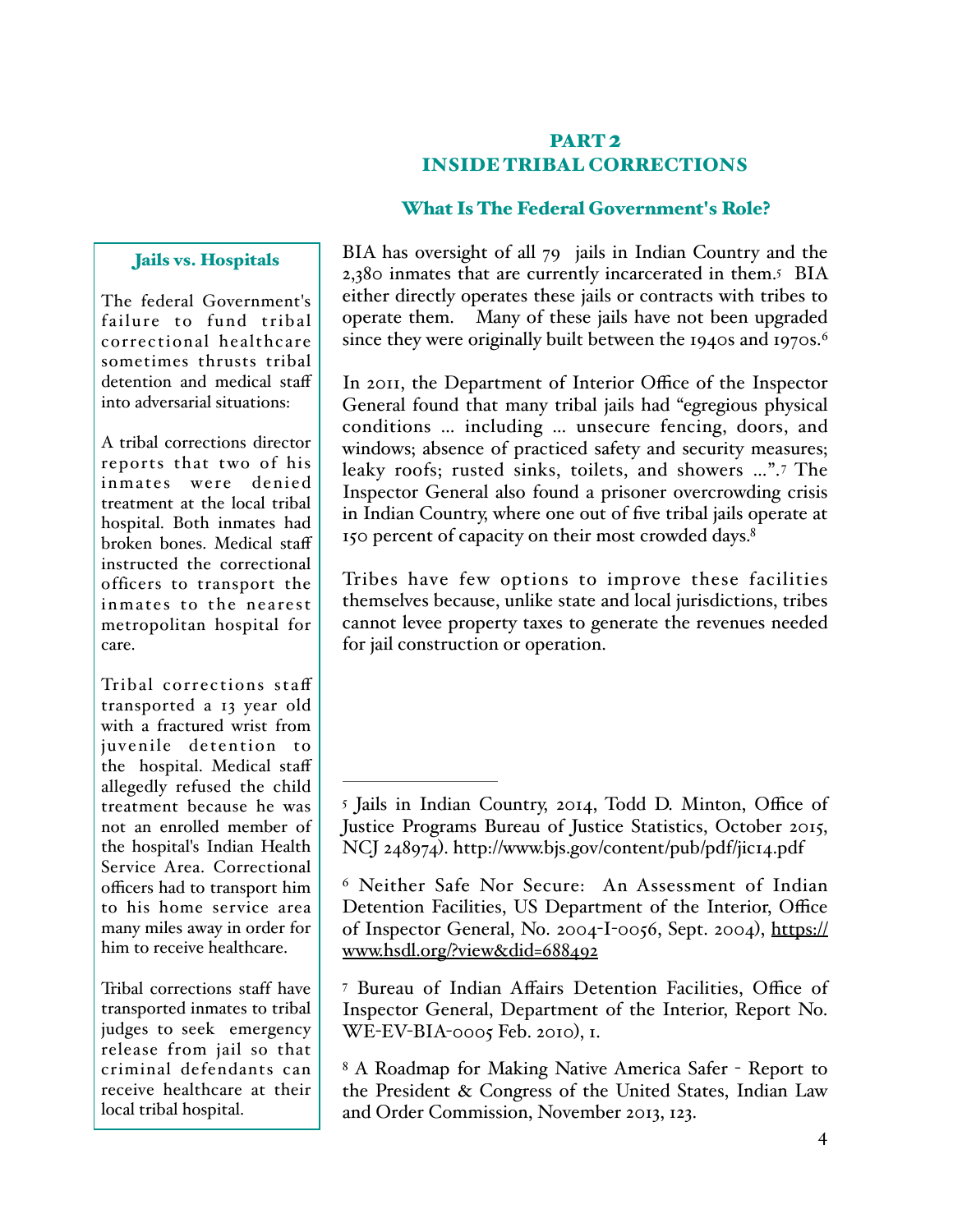# Why Is Tribal Correctional Healthcare An Emergent Issue Today?

Historically, tribes have neither the capacity nor the criminal jurisdiction to incarcerate large populations of inmates for extended periods of time. The Inspector General's 2011 report revealed tribal jails are overcrowded, antiquated facilities that lack the physical capacity to hold individuals for much longer than a few days. Federal law also limited tribal incarceration to no more than one year.

Decisions in Washington D.C., however, have recently changed conditions on the ground. In 2010, the Tribal Law and Order Act (TLOA) became law, giving tribal courts new felony sentencing authority of three years per offense, which are stackable up to nine years.

Since 2007, DOJ has also begun investing in the construction of modern tribal jails that can house at least 100 inmates for extended periods of time. In 2010 alone, DOJ awarded 20 such grants using American Recovery and Reinvestment Act funds. Unfortunately, DOJ is constructing much needed, beautifully designed tribal jails without any regard to the staffing and services available for them.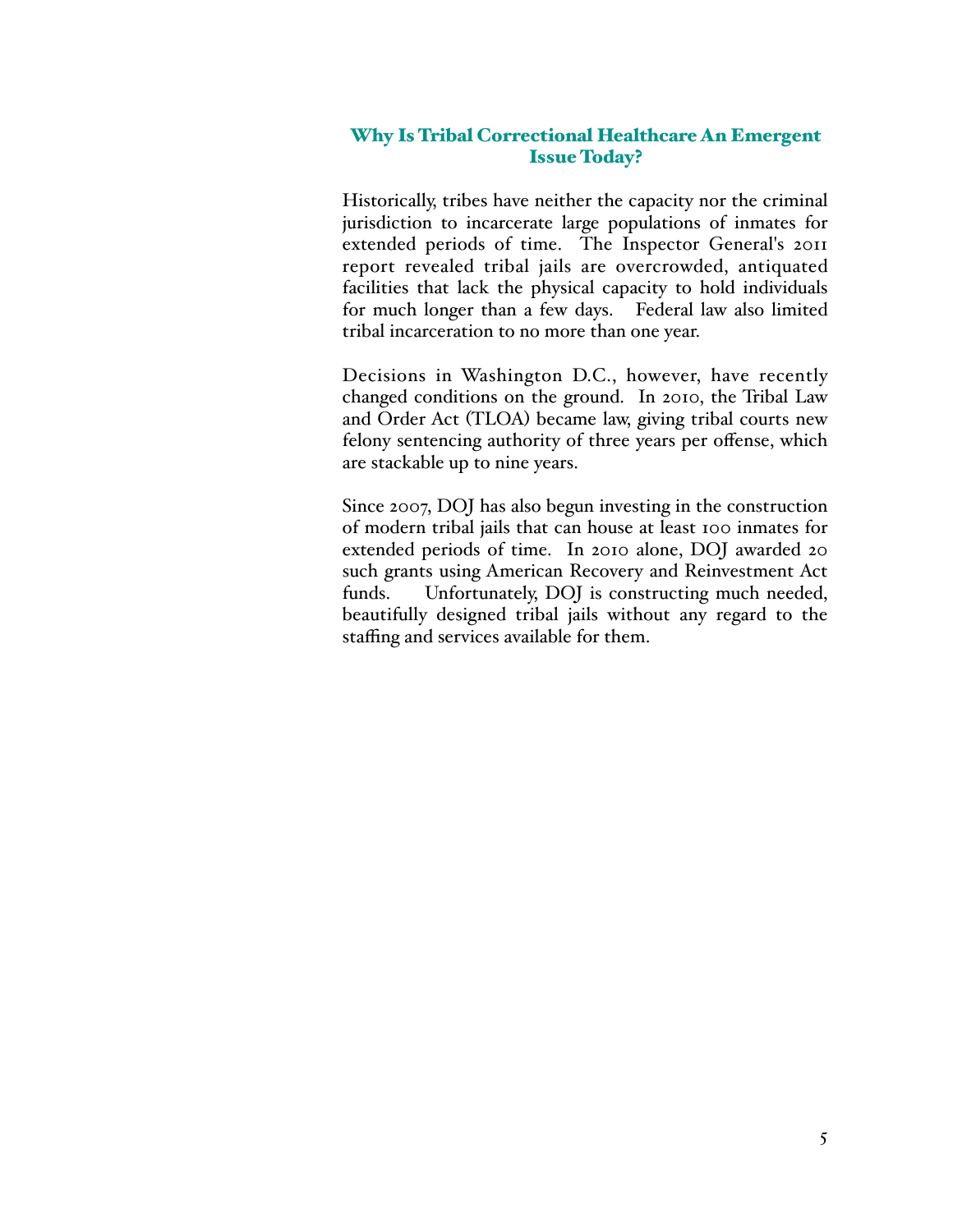# One Child In Lock-Up

Jody was a typical 15 year old, but all that changed when she was gang raped. Jody did not report the crime because she could not name any of the perpetrators. However, news of the incident spread on social media. As a result, Jody was bullied at school. A young man's harassment made her snap. Jody hit him with a broken bottle.

Jody was arrested and sent to juvenile detention. where correctional officers transported her to the tribal hospital because she was suicidal. A hospital exam revealed the vaginal tearing Jody sustained and the gonorrhea she acquired from the rape. Medical staff also discovered that Jody had not had a dental or physical exam in over 12 years, needed glasses, and was outof-date on her vaccinations. Her medical evaluation recommended psychiatric hospitalization.

Jody was instead returned to juvenile detention. There is no in-patient psychiatric facility on her reservation and the state mental hospital would not take her. Jody was not eligible for psychiatric hospitalization because she lost her Medicaid coverage when she was incarcerated.

# PART 3 INSIDE TRIBAL HEALTHCARE

#### What Is The Federal Government's Role?

In 2010, Congress permanently reauthorized IHS, codifying into law the Declaration of National Indian Heath Policy as "the policy of this Nation, in fulfillment of its special trust responsibilities and legal obligations to Indians, to ensure the highest possible health status for Indians and urban Indians and to provide all resources necessary to effect that policy."9

Unfortunately, Congressional intent is greater than appropriations. IHS is among the most persistently and profoundly underfunded agencies in the federal government. A 1998 Report to Congress revealed the federal government spends 46% less per capita on healthcare for AI/ANs than it spends on healthcare for Members of Congress, their staff, and federal agency employees.<sup>10</sup>

It would cost about \$3 billion per year to fully fund IHS, or less than half of 1% of the Department of Health and Human Service's (HHS) annual \$800 billion budget.<sup>11</sup> It would cost just \$11.3 million annually to fund a IHS correctional healthcare budget. The federal government's failure to do so exacerbates AI/AN health disparities and even further underfunds IHS.

<sup>10</sup> LNF Workgroup Report. Level of Need Funded; A Study to Measure the Costs of a Mainstream Package of Health Services for Indian People. Rockville, MD: Indian Health Service; 1999: 2. Citied in American Indian Health Policy: Historical Trends and Contemporary Issues, Donald Warne, MD, MPH and Linda Bane Frizzell, Phd., American Journal of Public Health: June 2014, Vol. 104(Suppl 3) S263-S267. http://www.ncbi.nlm.nih.gov/pmc/articles/PMC4035886/

The Level of Need Funded (LNF) Workgroup was established by Congressional directive in 1998 so that IHS would work with tribes to determine an equitable methodology for funding federal Indian health programs.

S. 1790 Title 1, Section 103, H. R. 3590 Title X, Part III, 9 Section 10221, Public Law 111-148. Codified at 25 U,S,C 1602.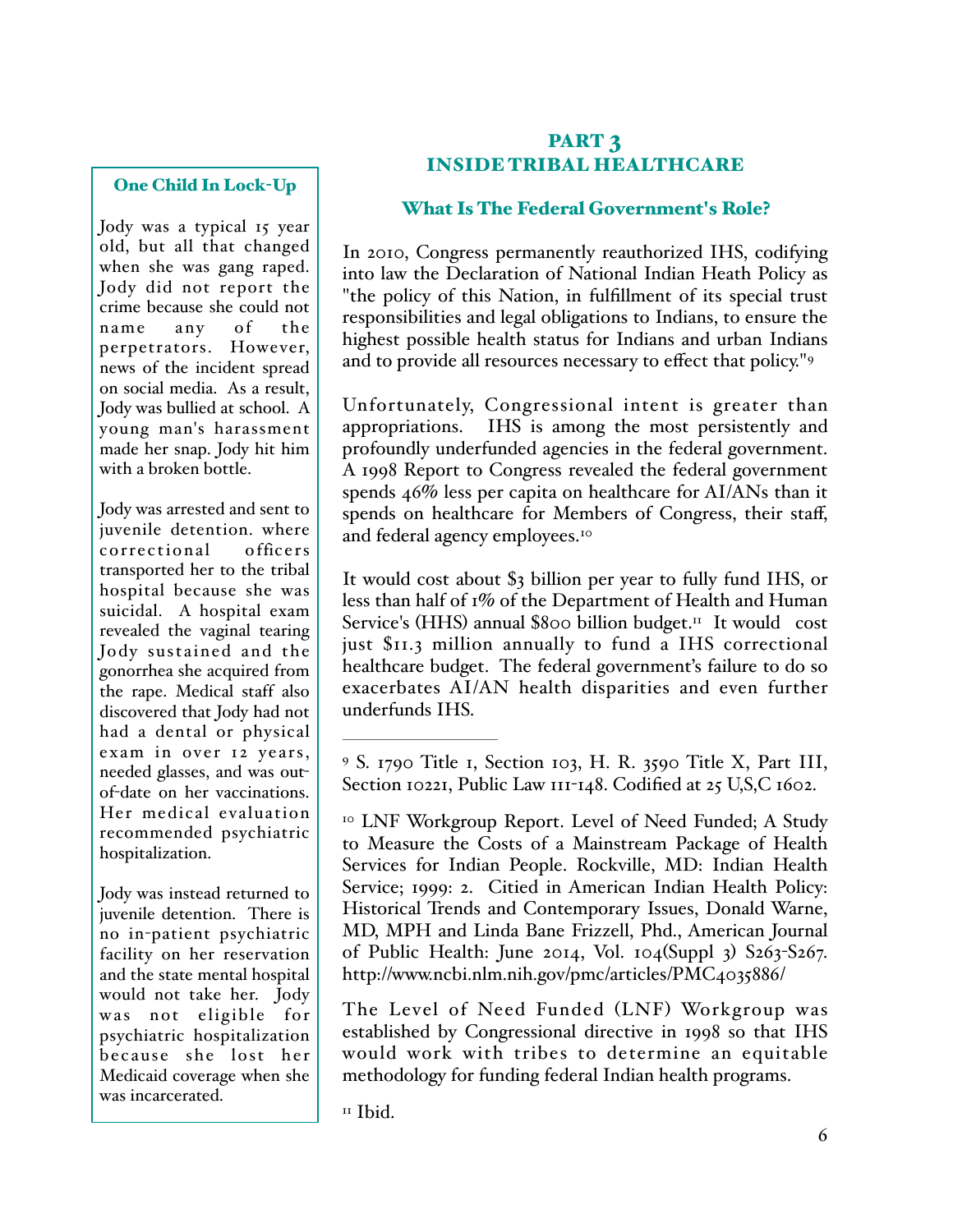#### Transport Costs

In April 2016 one Arizona tribal jail had:

- 24 routine medical transports to the local tribal healthcare facility which cost \$360 in staff expenses.
- 27 emergency room transports to the local tribal healthcare facility which cost  $\S_{2,025}$  in staff expenses, not counting fuel or overtime, and
- 1 mental health transport to the local tribal healthcare facility which cost \$360 in staff expenses, not counting fuel or overtime.
- Routine medical transport requires 1 officer for 1 hour. Cost is \$15 per trip, not counting fuel cost.
- Emergency room transport requires 1 officer for 2 to 5 hours. Cost is  $\$30$  to  $\$75$ per trip, not counting fuel or overtime, if visit extends into next shift when officer waits with inmate until a bed is located.
- Mental health or suicide ideation transport requires 2 officers for 8 to 12 hours. Cost is \$240 to \$360 per trip, not counting fuel or overtime, if visit extends into next shift and officers have to wait with inmate until seen.
- Routine medical transport to off reser vation metropolitan healthcare facility is 240 miles roundtrip. Staffing requires 2 officers for 5 to 8 hours. Cost is \$150 to \$240 per trip, not counting fuel or overtime.

IHS has oversight of all tribal healthcare facilities, both facilities that IHS operates directly and 638 facilities IHS contracts with tribes to operate. Because the funding allocated to IHS provide less than half the funding needed to operate each year, IHS and 638 tribal healthcare facilities increasingly rely upon Medicaid reimbursement to cover their annual operating costs.

In 2014, the national percentage of AI/AN adults living at or below the federal poverty level was 25.4%, the highest rate of all others in the United States.<sup>12</sup> In states with dense AI/ AN populations, such as Arizona, the poverty level of AI/AN families is estimated to be  $31.8\%$ .<sup>13</sup> In states like Arizona that have expanded Medicaid to cover qualified childless adults, most tribal inmates are enrolled in, or are eligible, for Medicaid.

# Why Can't Medicaid Help Pay For Tribal Correctional Healthcare?

Federal law prohibits Medicaid reimbursement for the cost of providing outpatient healthcare to all inmates everywhere, not just tribal inmates. The rationale for this Medicaid inmate exclusion is that Congress already appropriates annual funds to pay for the healthcare costs of federal prisoners and that state and local jurisdictions are responsible for the costs of providing healthcare to their inmates and can levy property taxes to pay for it. Unfortunately, federal law prohibits tribes from doing the same as states and local jurisdictions because tribes cannot levy property taxes on federal trust land.

<sup>&</sup>lt;sup>12</sup> U.S. 2014 Census (estimate), American Fact Finder. http:// factfinder.census.gov/faces/tableservices/jsf/pages/ p r o d u c t v i e w. x h t m l ? pid=ACS\_14\_1YR\_S0201&prodType=table

<sup>&</sup>lt;sup>13</sup> 2013 American Indian Population and Labor Force Report, Bureau of Indian Affairs, Jan. 16, 2014. 55.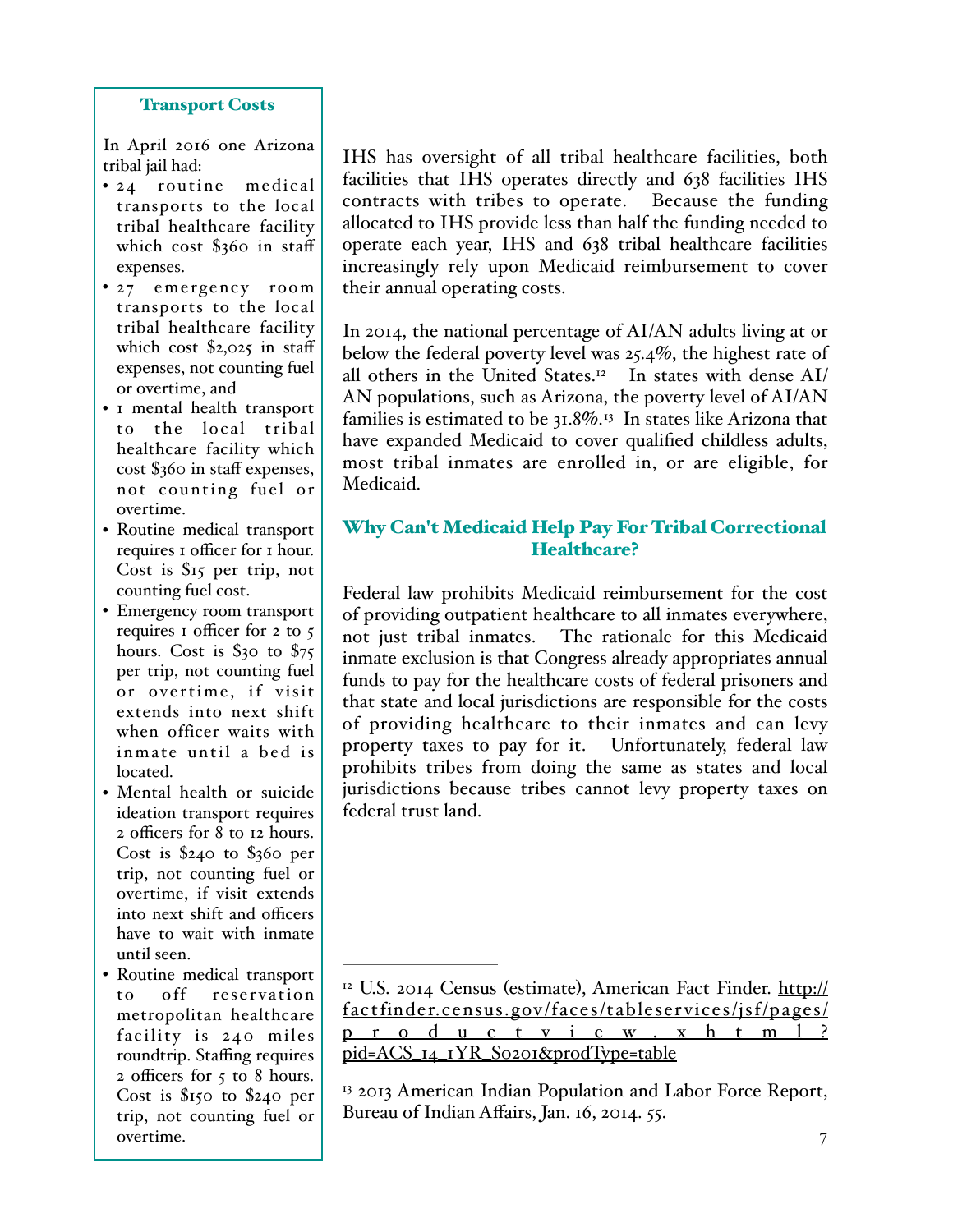#### Why Is Medicaid Now An Emergent Issue In Tribal Correctional Healthcare?

New tribal jails now house larger populations of inmates for longer periods of time than the old jails they replace. This creates a dense new sub-population of high need patients because incarceration is often the first chance to diagnose and treat them. Inmates are often medically more complex and expensive to treat because their transient and criminal lifestyles lead to chronic disease and traumatic injury. Medicaid's "inmate exclusion" therefore jeopardizes the financial sustainability of tribal healthcare facilities, forcing IHS and 638 tribal healthcare facilities to absorb, on average, \$1.5 million in annual uncompensated cost when a new tribal jail opens in their service area.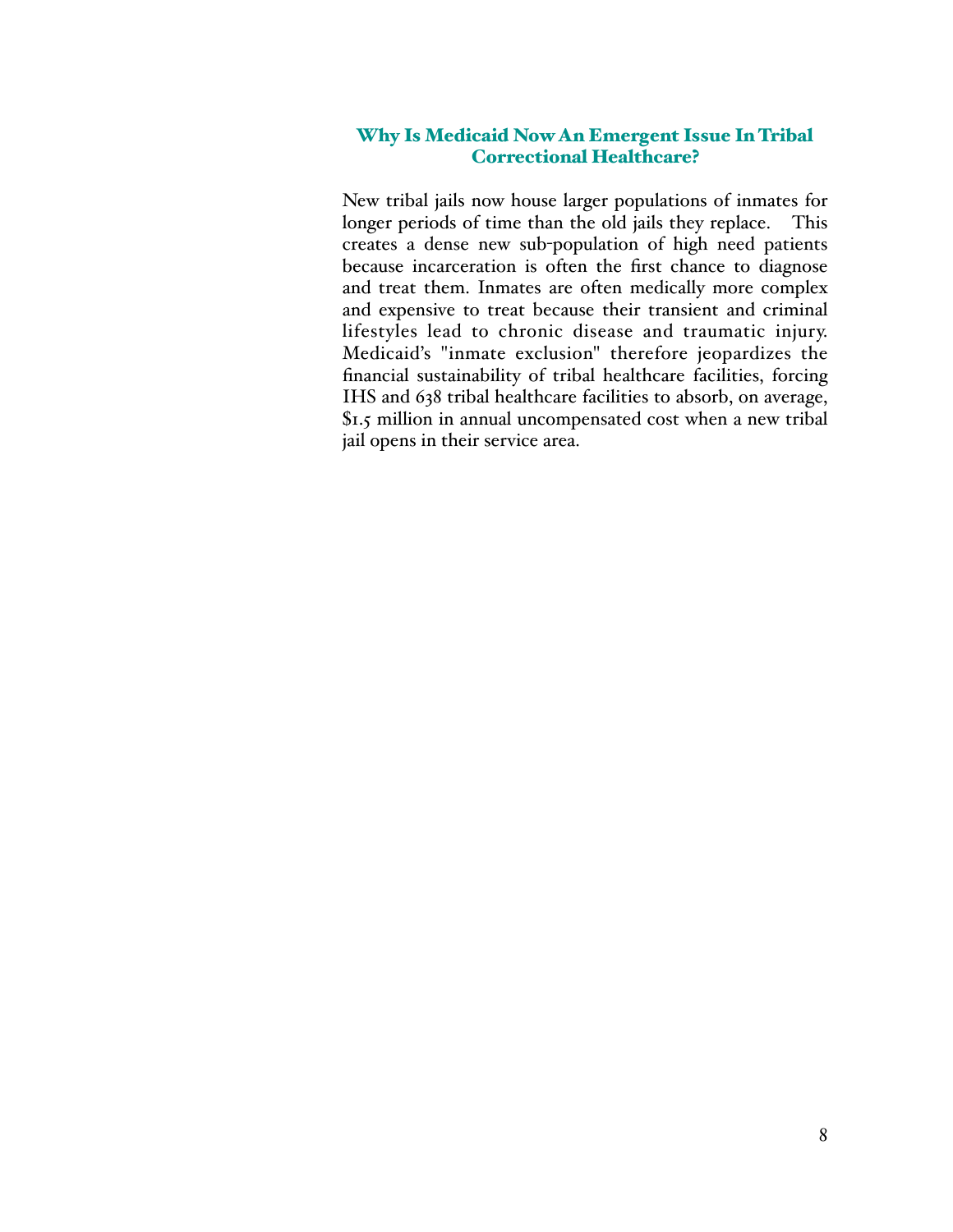# PART<sub>4</sub> INSIDE TRIBAL INMATES

# Why Are They Sick?

#### The Unique Challenge of the Elderly Inmate

Mary is 72-year old greatgrandmother in tribal detention for assault. The jail is chronically understaffed and has no medical staff. Mary's chronic diseases require a full-time correctional officer be assigned just to her to take care of her healthcare needs.

The correctional officer must administer 14 medications Mary takes throughout each day and transport her to her daily medical appointments: dialysis three time a week, counseling and psychiatry for depression, and diabetes treatment.

While at the tribal hospital for one of her weekly treatments, Mary had a heart attack. After being hospitalized for one week, Mary was returned to jail. Her family did not allow her to be released to their care because the assault for which Mary is charged is the third time she has seriously injured a family member while intoxicated.

Tribal corrections directors estimate that at least 95% of their inmates are incarcerated for alcohol and drug related charges, an observation consistent with alcohol and drug use in tribal communities. Across most age groups AI/ANs, are about twice as likely as all other races/ethnicities to have substance dependence.<sup>14</sup> Tragically, alcohol mortality rates are  $514\%$  higher among AI/AN populations than in the general public.<sup>15</sup>

#### Substance Use Treatment

| <b>Ages</b>  | <b>AI/ANs need</b><br>treatment | other races/<br>ethnicities need<br>treatment |
|--------------|---------------------------------|-----------------------------------------------|
| 12 to 17     | 16.1%                           | $7.9\%$                                       |
| $18$ to $25$ | 29.8%                           | 21.7%                                         |
| 26 to 44     | 22.7%                           | $11.5\%$                                      |
| $45 +$       | $9.6\%$                         | $4.7\%$                                       |

NSDUH Report Nov. 12: Need for and Receipt of Substance Use Treatment Among AI/ANs, Table 1. http://www.samhsa.gov/data/sites/default/files/ NSDUH120/NSDUH120/SR120-treatment-need-AIAN.htm

According to the World Health Organization, disease and injuries caused by alcohol consumption are greater health burdens than alcoholism itself.16

<sup>15</sup> Indian Health Disparities, IHS Facts Sheets, Jan. 2011, 1. https://turtletalk.files.wordpress.com/2012/11/exh\_35\_ihs-factsheet.pdf

 $16$  Global Status Report on Alcohol and Health 2014, World Health Organization, Management of Substance Abuse, 50.

<sup>&</sup>lt;sup>14</sup> Results from the 2013 National Surveys on Drug Use Health: Summary of National Findings, Substance Abuse and Mental Health Services, Center for Behavioral Health Statistics and Quality, NSDUH Series H-48, HHS Publication No. (SMA) 14-4863. Rockville, MD, 2014, 88.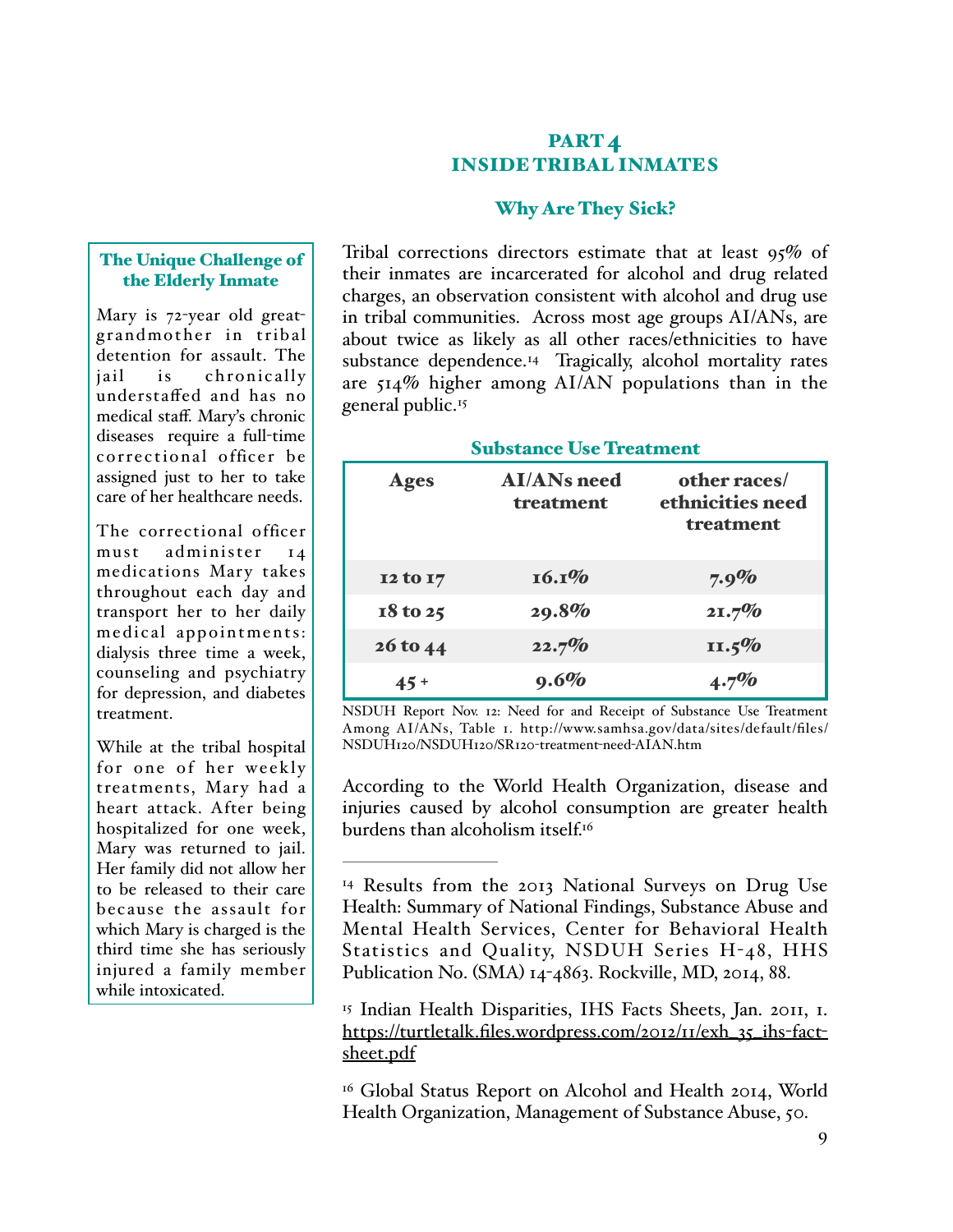#### A Tribal Emergency Department Nurse's View of Tribal Correctional Health

"Our Emergency Department (ED) has seen and medically cleared 1,032 patients coming from the tribal Police and the Detention Center between May 2015 and April 2016. Its impact is significant, ranging anywhere from increasing Length of Stay for other patients, increased risk of violence towards staff and/or other patients and staff burn-out/compassion fatigue and liability.

The prisoners we get from the Detention Center frequently suffer from alcohol withdrawal or from suicidal ideation, and often have acute illnesses or illness secondary to being off their prescriptions. For those having suicidal ideations, we could board them in the ED for days pending an inpatient psychiatric bed or an Involuntary Commitment order from the court.

It's not uncommon to board them in the ED up to or greater than 72 hours. These patients require one-to-one observation 24/7 and utilize a considerable amount of staff resources. If staff are unavailable, it increases risk for patient injury and liability."

The following are the main diseases and injuries impacted by alcohol consumption:<sup>17</sup>

- Cancer;
- Cardiovascular disease;
- Diabetes;
- Fetal Alcohol Spectrum Disorder;
- Infectious disease;
- Liver and pancreas disease;
- Neuropsychiatric disease; and
- Unintentional and intentional injury.

An inmate in a tribal "drunk tank" is likely to be an individual with a chronic disease.

AI/ANs have greater difficulty accessing mental health and substance abuse treatment, despite experiencing psychological distress more frequently than the general population.<sup>18</sup> Their most significant mental health concerns are depression, substance disorders, suicide ideation and anxiety, including Post Traumatic Stress Disorder (PTSD).19 Given the legion of educational, economic, bureaucratic, political and practical barriers prevalent in most tribal communities, it is not surprising that AI/AN's experience

 $17$  Ibid.

 $18$  Health, United States, 2007, with Chart Book on Trends in the Health of Americans, Centers for Disease Control and Prevention, National Center for Health Statistics, (Table 61), 262.

<sup>&</sup>lt;sup>19</sup> Prevalence of DSM-IV disorders and attendant helpseeking in 2 American Indian reservation populations, Janette Beals, PhD; Spero M. Manson, PhD; Nancy R. Whitesell, PhD; Paul Spicer, PhD; Douglas K. Novins, MD; Christina M. Mitchell, PhD, Archives of General Psychiatry, 62 (1), 99-108. http://archpsyc.jamanetwork.com/article.aspx? articleid=208186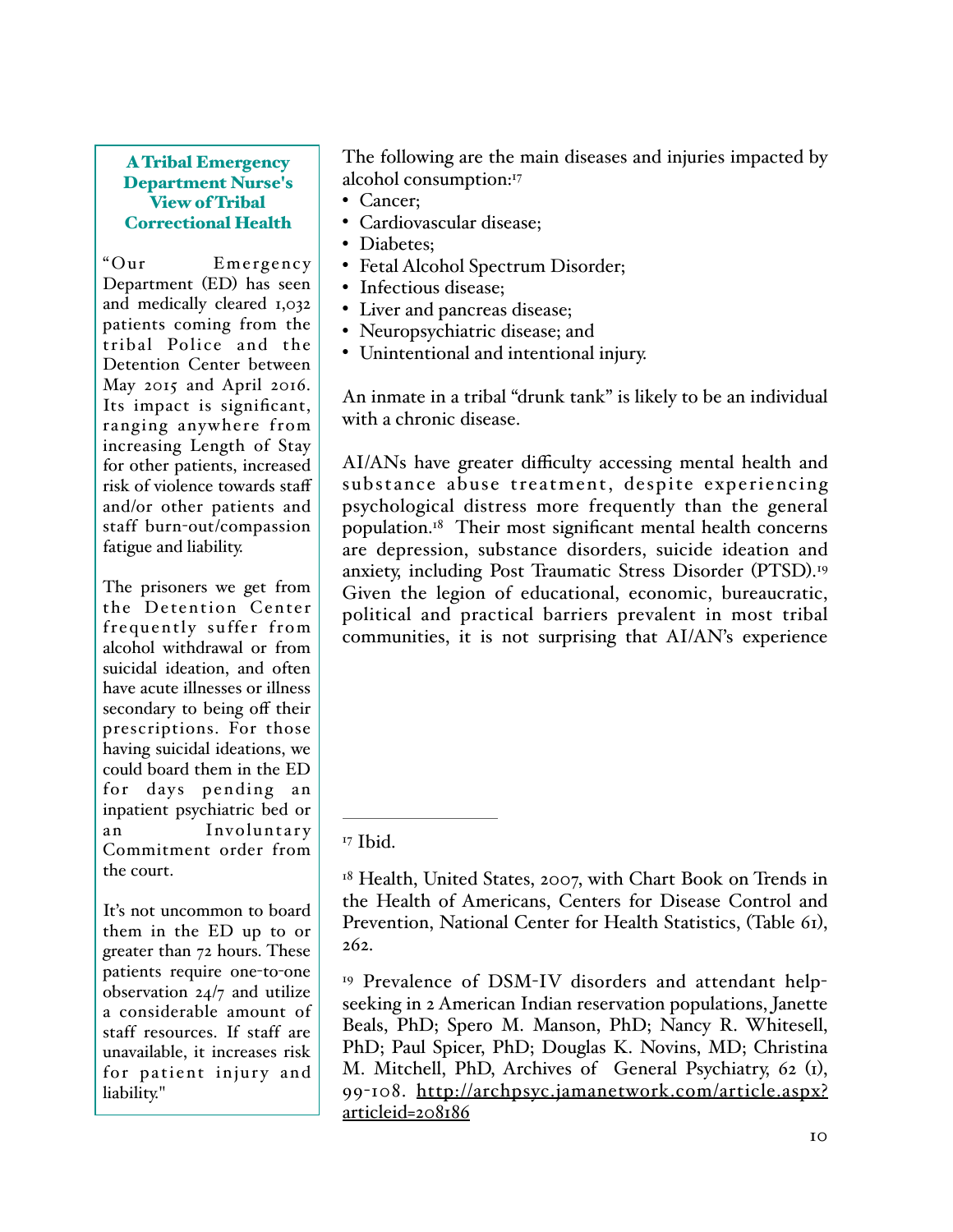higher rates of exposure to trauma, and therefore greater risk of developing PTSD, than does the general population.20

#### Why Are They Expensive To Treat?

Daily exercise, proper nutrition and preventive healthcare are not typical elements of the criminal lifestyle. By the time tribal inmates are first diagnosed or treated, they are often already in acute stage of injury or disease.

To illustrate this phenomenon, consider diabetes, which AI/ ANs are more than twice as likely as non-Hispanic whites to experience.<sup>21</sup> 95% of AI/ANs with diabetes have Type 2 Diabetes. Tribal inmates who are diabetic need chronic disease management that is difficult to get in a jail that has no medical staff.

If a diabetic inmate cannot get routine care by a primary care physician then their uncontrolled diabetes could lead to a host of medical crises, including bacterial and fungal infections, foot ulcers and nerve damage, kidney disease and ketoacidosis. Such an inmate would likely require a three day inpatient admission that would cost about \$40,000, which Medicaid would reimburse. Ironically, if that same diabetic inmate could access routine outpatient care four times per year (approximately \$368 per visit) then the cost and suffering could be avoided. Such care would also save about \$38,500 per inmate.

#### Why Do Some Inmates Pose A Risk To Community Health?

Unlike non-tribal corrections facilities, tribal jails do not have medical staff and so cannot perform intake tests to screen for infectious disease. The only health screening most tribal jails

<sup>&</sup>lt;sup>20</sup> Mental Health: Cure, Race, and Ethnicity, A Supplement to Mental Health: A Report of the Surgeon General. Office of the Surgeon General, Center for Mental Health Services, National Institute of Mental Health, Aug 2001. <u>http://</u> archpsyc.jamanetwork.com/article.aspx?articleid=208186

<sup>&</sup>lt;sup>21</sup> Diabetes among American Indians and Alaska Natives. h t t p : / / w w w. c d c . g o v / m e d i a / m a t te / 2011/11\_diabetes\_Native\_American.pdf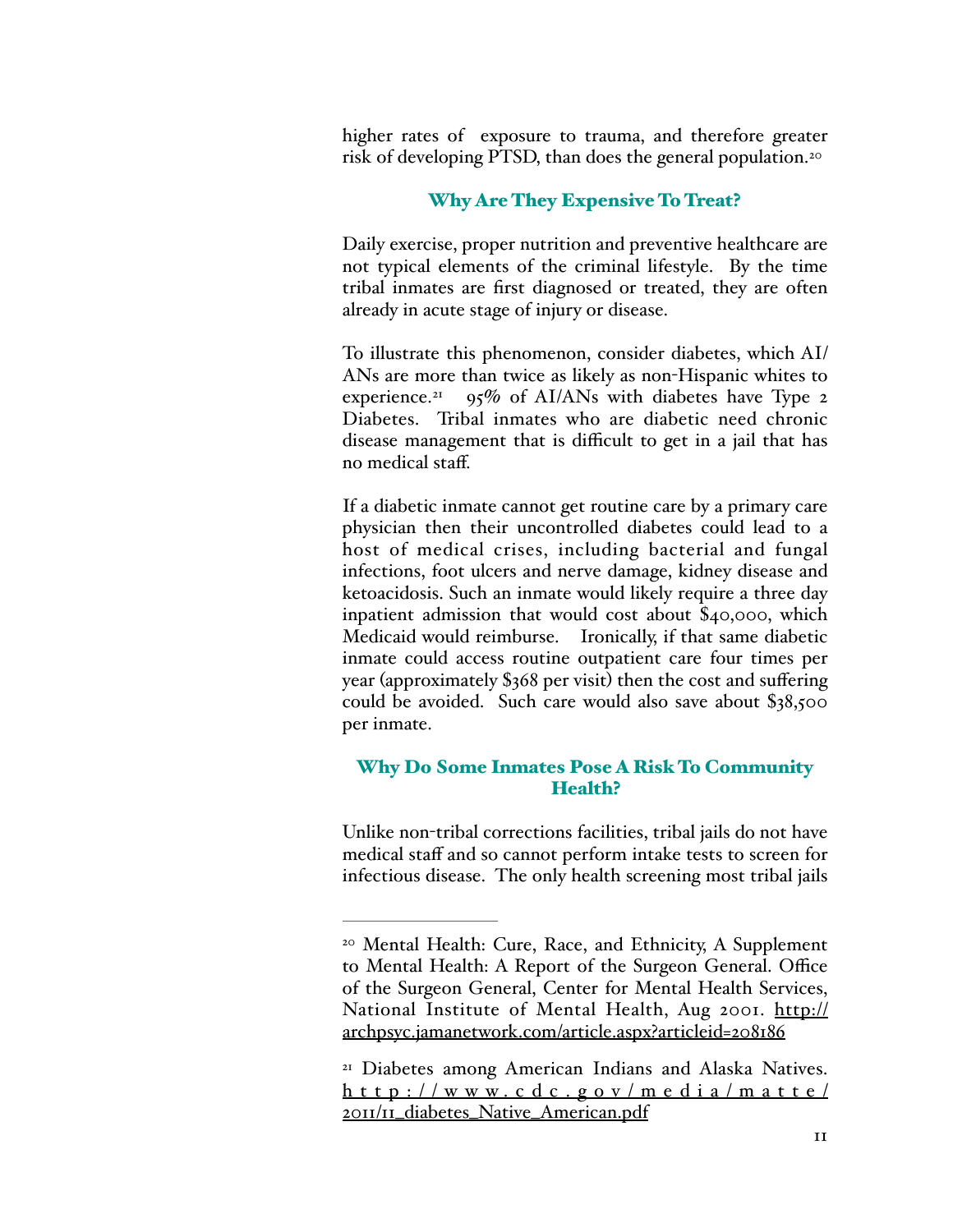#### Tuberculosis Outbreak

DOJ awarded a a multimillion dollar grant to a tribe to construct a much needed new jail. The tribe's old jail, which was structurally unsafe and small, typically housed inmates for just a few hours or days. This new facility was designed to incarcerate large populations for long periods of time.

Tribal hospital officials toured the new facility before it opened. They were alarmed to learn there were no plans or funds to staff its infirmary. Hospital representatives traveled to Washington D.C. and implored DOJ's Office of Justice Programs and BIA's Office of Justice Services staff to help identify funds to provide correctional healthcare to the inmates of this facility.

Absent medical staffing, tribal hospital officials warned, this beautifully designed new showplace would soon become an incubator for tuberculosis and other infectious diseases. The jail opened on time, without healthcare personnel. Within three months, it had a tuberculosis outbreak that impacted 44 total inmates and guards.

conduct when processing inmates is a self-reporting questionnaire. Unless a tribal inmate knows and admits they have a communicable disease, they will be housed in general population.

Infectious diseases most commonly associated with incarceration are tuberculosis and Hepatitis C. AI/AN inmates are particularly at risk of tuberculosis. In 2010, the rate of tuberculosis among AI/ANs was seven times higher than among non-Hispanic whites. Death rates from tuberculosis for AI/ANs over 24 years old are  $95\%$  higher than that of White Americans of the same age groups.<sup>22</sup>

<sup>&</sup>lt;sup>22</sup> Death Rates From Immunodeficiency Virus and Tuberculosis Among American Indians and Alaskan Natives in the United States, 1990-2009, Brigg Reilley, MPH, Emily Bloss, PhD, Kathy K. Byrd, MD, MPH, Jonathan Iralu, MD, Lisa Neel, MPH, and James Cheek, MD, MPH, American Journal of Public Health. June 2014; 104(Suppl 3): S453-S459. Table 2. http://www.ncbi.nlm.nih.gov/pmc/articles/ PMC4035874/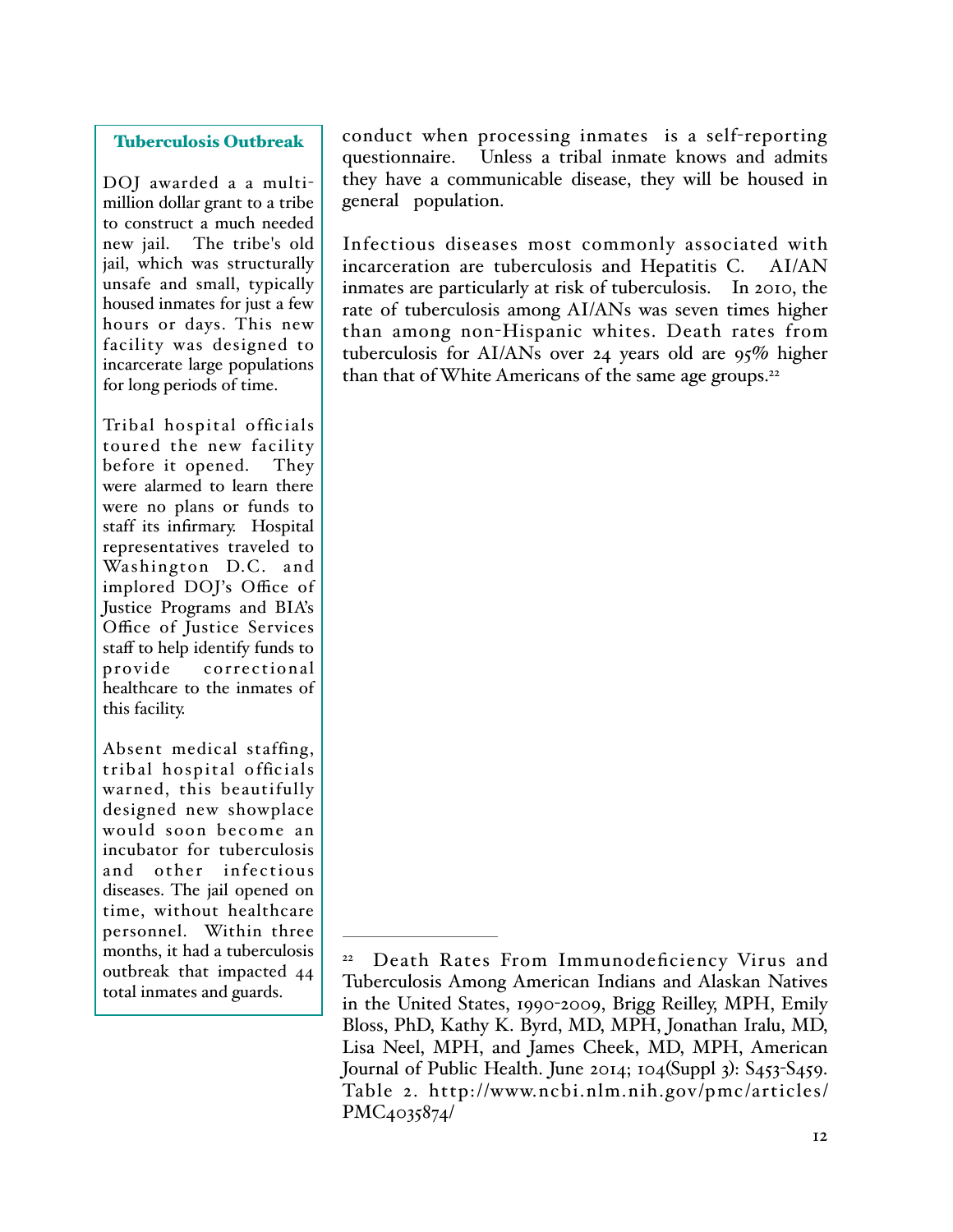# PART<sub>5</sub> **CONCLUSION**

#### Federal Tribal Correctional Health Care Policy is Neglect.

The federal government consistently overlooks the role of tribal governments whenever it enacts national public policy, and corrections is no exception. Every year, every Administration fails to include budget requests for tribal correctional healthcare. Similarly, Medicaid's "inmate exclusion" continues to punish Indian Country for their inability to tax federal lands to raise revenues needed to pay for correctional healthcare. Overlooking the medical needs of tribal inmates has become a de facto federal policy of neglect. It is a policy that both threatens the health and safety of tribal communities and deprives tribes a meaningful opportunity to participate in the federal government's high priority ReEntry Initiative.

# Federal Policy Creates Local Practices that Endanger Inmates, Staf, and Community.

The federal government's failure to fund healthcare for federal trustees incarcerated in federal corrections facilities in Indian Country means that BIA and tribal jail staff:

- 1. Have nothing but a paper questionnaire to screen inmates for infectious diseases that could infect the rest of the jail population (including staff) and could cause contagious outbreaks in their home communities;
- 2. Are exposing themselves, tribes, and the federal government to civil liability by dispensing medications to inmates without any medical supervision and risking such unintended medical consequences as pain, injury, illness and even death;
- 3. Must transport inmates to IHS and 638 tribal healthcare facilities for all healthcare treatment, no matter how routine, and maintain a security vigil that deprives their own facility of much needed staffing resources;
- 4. Rely upon IHS and 638 tribal healthcare facilities to provide all the healthcare services an inmate needs, even though doing so could delay or deprive law abiding patients access to limited tribal healthcare; and
- 5. Will not benefit from ReEntry or other initiatives designed to innovate our nation's correctional systems.